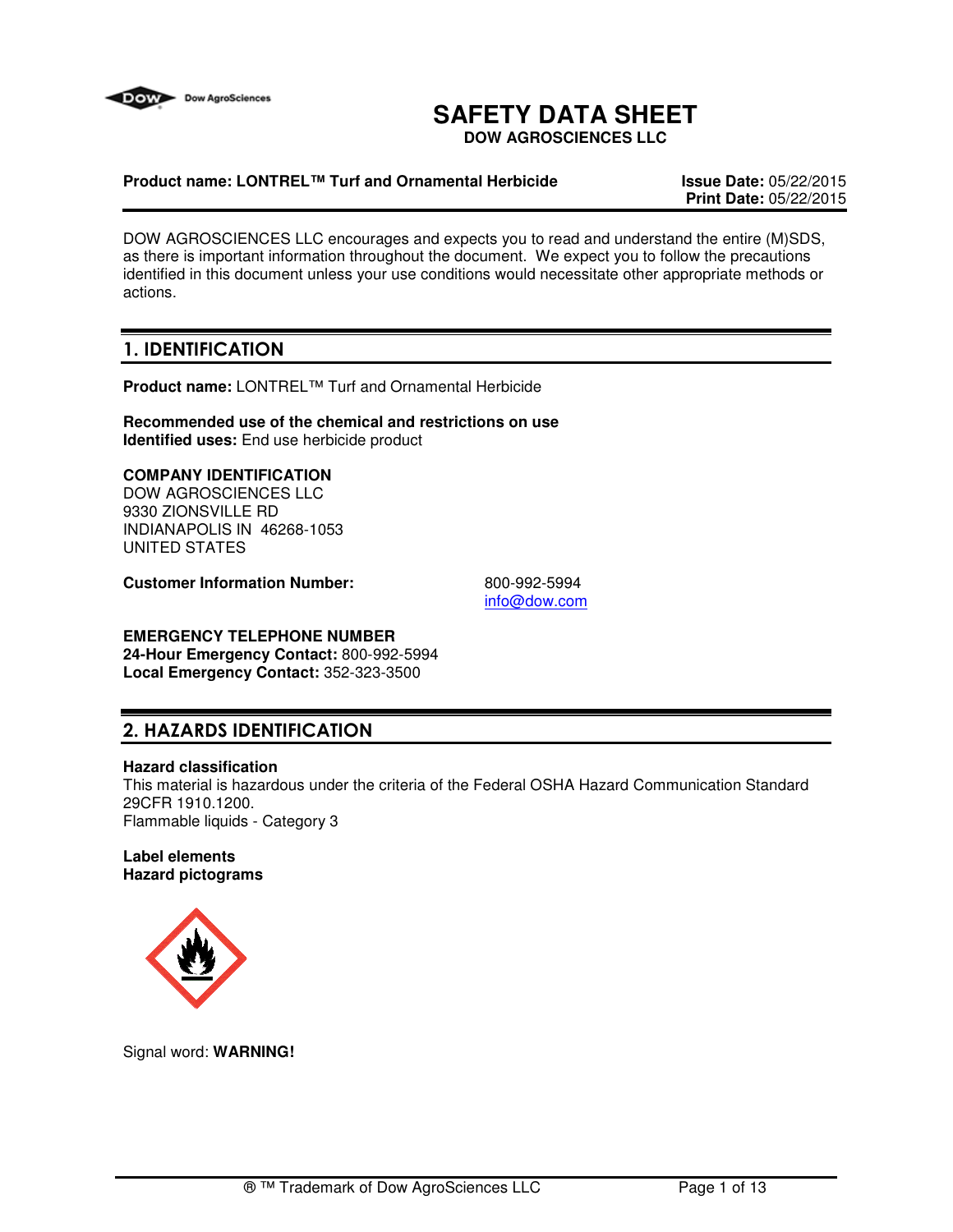### **Hazards**

Flammable liquid and vapour.

### **Precautionary statements**

#### **Prevention**

Keep away from heat/sparks/open flames/hot surfaces. - No smoking. Keep container tightly closed. Ground/bond container and receiving equipment. Use explosion-proof electrical/ ventilating/ lighting/ equipment. Use only non-sparking tools. Take precautionary measures against static discharge. Wear protective gloves/ eye protection/ face protection.

### **Response**

IF ON SKIN (or hair): Remove/ Take off immediately all contaminated clothing. Rinse skin with water/ shower.

In case of fire: Use dry sand, dry chemical or alcohol-resistant foam for extinction.

### **Storage**

Store in a well-ventilated place. Keep cool.

### **Disposal**

Dispose of contents/ container to an approved waste disposal plant.

### **Other hazards**

no data available

### 3. COMPOSITION/INFORMATION ON INGREDIENTS

#### **Chemical nature:** Mixture

This product is a mixture.

| Component                        | <b>CASRN</b>  | Concentration |
|----------------------------------|---------------|---------------|
|                                  |               |               |
| Clopyralid monoethanolamine salt | 57754-85-5    | 40.9%         |
| isopropanol                      | 67-63-0       | 5.0%          |
| <b>Balance</b>                   | Not available | 54.1%         |

### 4. FIRST AID MEASURES

### **Description of first aid measures**

**General advice:** First Aid responders should pay attention to self-protection and use the recommended protective clothing (chemical resistant gloves, splash protection). If potential for exposure exists refer to Section 8 for specific personal protective equipment.

**Inhalation:** Move person to fresh air. If person is not breathing, call an emergency responder or ambulance, then give artificial respiration; if by mouth to mouth use rescuer protection (pocket mask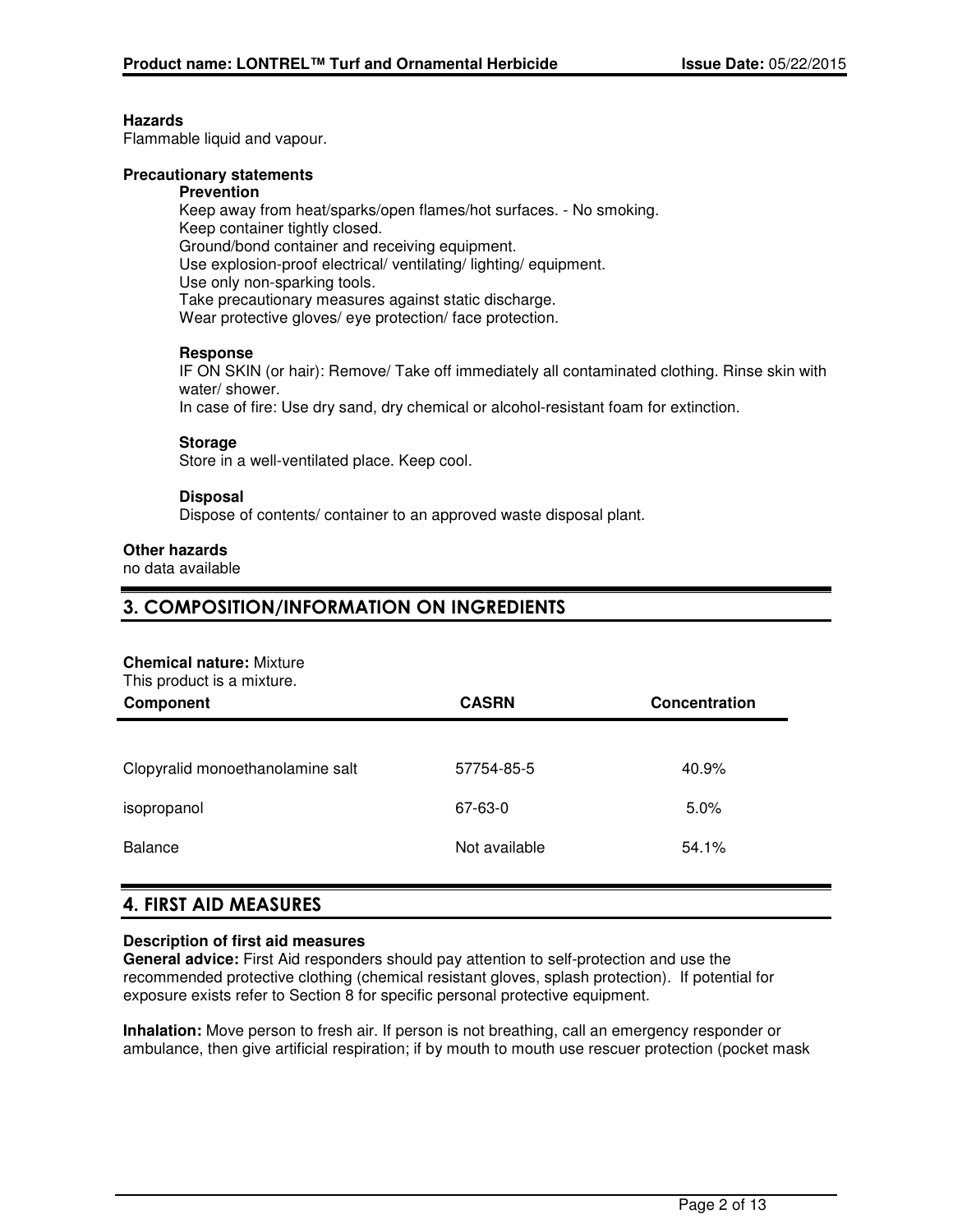etc). Call a poison control center or doctor for treatment advice. If breathing is difficult, oxygen should be administered by qualified personnel.

**Skin contact:** Take off contaminated clothing. Rinse skin immediately with plenty of water for 15-20 minutes. Call a poison control center or doctor for treatment advice. Suitable emergency safety shower facility should be available in work area.

**Eye contact:** Hold eyes open and rinse slowly and gently with water for 15-20 minutes. Remove contact lenses, if present, after the first 5 minutes, then continue rinsing eyes. Call a poison control center or doctor for treatment advice. Suitable emergency eye wash facility should be available in work area.

**Ingestion:** No emergency medical treatment necessary.

**Most important symptoms and effects, both acute and delayed:** Aside from the information found under Description of first aid measures (above) and Indication of immediate medical attention and special treatment needed (below), any additional important symptoms and effects are described in Section 11: Toxicology Information.

### **Indication of any immediate medical attention and special treatment needed**

**Notes to physician:** Maintain adequate ventilation and oxygenation of the patient. May cause asthma-like (reactive airways) symptoms. Bronchodilators, expectorants, antitussives and corticosteroids may be of help. Hemodialysis may be of benefit if substantial amounts have been ingested and the patient is showing signs of intoxication. Consider hemodialysis for patients with persistent hypotension or coma unresponsive to standard therapy (isopropanol levels >400 - 500 mg/dl). (Goldfrank 1998, King et al, 1970). No specific antidote. Treatment of exposure should be directed at the control of symptoms and the clinical condition of the patient. Have the Safety Data Sheet, and if available, the product container or label with you when calling a poison control center or doctor, or going for treatment. Repeated excessive exposure may aggravate preexisting lung disease.

# 5. FIREFIGHTING MEASURES

**Suitable extinguishing media:** To extinguish combustible residues of this product use water fog, carbon dioxide, dry chemical or foam.

**Unsuitable extinguishing media:** no data available

### **Special hazards arising from the substance or mixture**

**Hazardous combustion products:** Under fire conditions some components of this product may decompose. The smoke may contain unidentified toxic and/or irritating compounds. Combustion products may include and are not limited to: Nitrogen oxides. Hydrogen chloride. Carbon monoxide. Carbon dioxide.

**Unusual Fire and Explosion Hazards:** This material will not burn until the water has evaporated. Residue can burn. Container may rupture from gas generation in a fire situation.

### **Advice for firefighters**

**Fire Fighting Procedures:** Keep people away. Isolate fire and deny unnecessary entry. Use water spray to cool fire exposed containers and fire affected zone until fire is out and danger of reignition has passed. Fight fire from protected location or safe distance. Consider the use of unmanned hose holders or monitor nozzles. Immediately withdraw all personnel from the area in case of rising sound from venting safety device or discoloration of the container. Move container from fire area if this is possible without hazard. To extinguish combustible residues of this product use water fog, carbon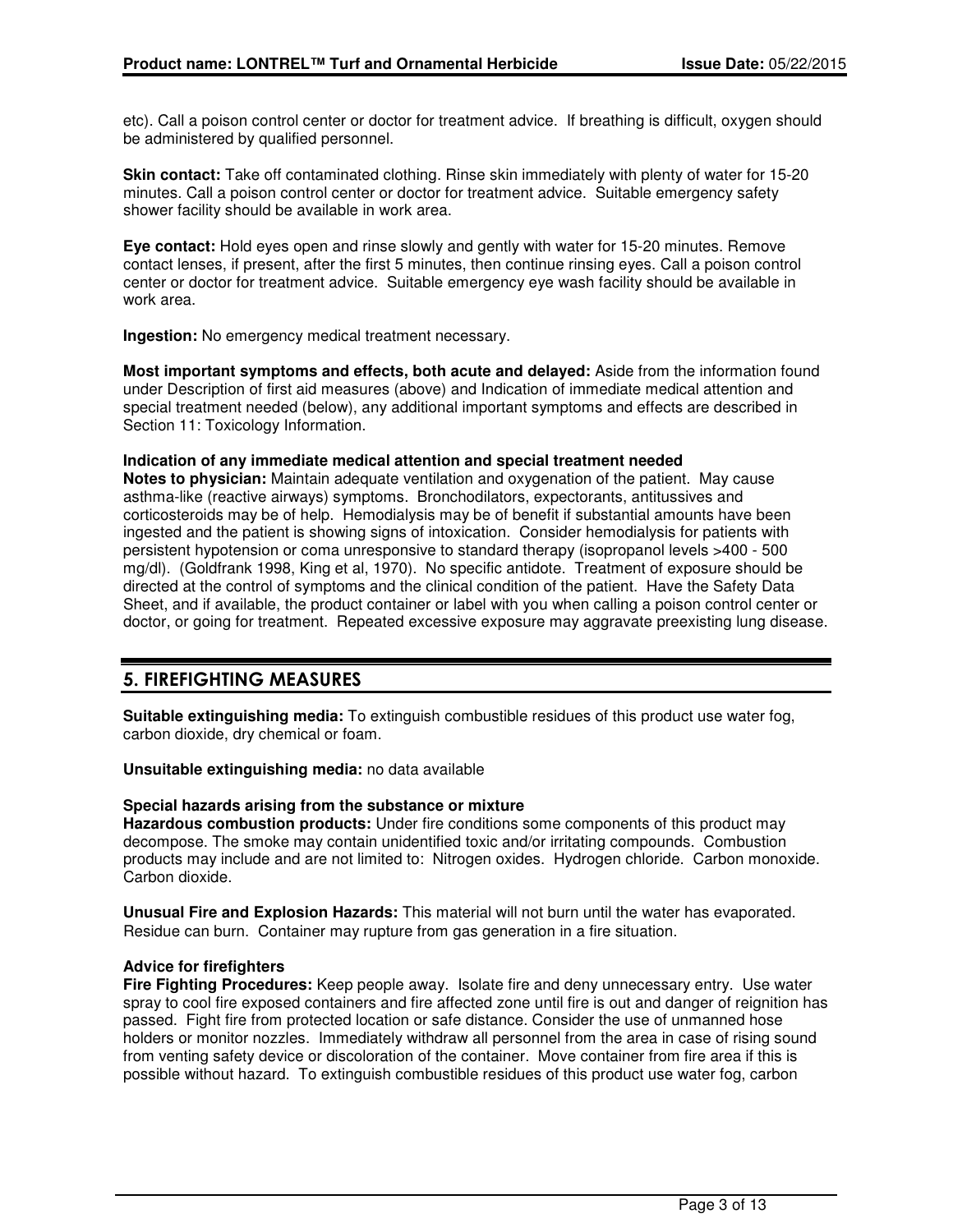dioxide, dry chemical or foam. Contain fire water run-off if possible. Fire water run-off, if not contained, may cause environmental damage. Review the "Accidental Release Measures" and the "Ecological Information" sections of this (M)SDS.

**Special protective equipment for firefighters:** Wear positive-pressure self-contained breathing apparatus (SCBA) and protective fire fighting clothing (includes fire fighting helmet, coat, trousers, boots, and gloves). Avoid contact with this material during fire fighting operations. If contact is likely, change to full chemical resistant fire fighting clothing with self-contained breathing apparatus. If this is not available, wear full chemical resistant clothing with self-contained breathing apparatus and fight fire from a remote location. For protective equipment in post-fire or non-fire clean-up situations, refer to the relevant sections.

# 6. ACCIDENTAL RELEASE MEASURES

**Personal precautions, protective equipment and emergency procedures:** Isolate area. Keep unnecessary and unprotected personnel from entering the area. Refer to section 7, Handling, for additional precautionary measures. Keep personnel out of low areas. Keep upwind of spill. Ventilate area of leak or spill. No smoking in area. Eliminate all sources of ignition in vicinity of spill or released vapor to avoid fire or explosion. Ground and bond all containers and handling equipment. Vapor explosion hazard. Keep out of sewers. Use appropriate safety equipment. For additional information, refer to Section 8, Exposure Controls and Personal Protection.

**Environmental precautions:** Prevent from entering into soil, ditches, sewers, waterways and/or groundwater. See Section 12, Ecological Information.

**Methods and materials for containment and cleaning up:** Contain spilled material if possible. Pump with explosion-proof equipment. If available, use foam to smother or supress. Small spills: Absorb with materials such as: Clay. Dirt. Sand. Sweep up. Collect in suitable and properly labeled containers. Large spills: Contact Dow AgroSciences for clean-up assistance. See Section 13, Disposal Considerations, for additional information.

# 7. HANDLING AND STORAGE

**Precautions for safe handling:** Keep away from heat, sparks and flame. Vapors are heavier than air and may travel a long distance and accumulate in low lying areas. Ignition and/or flash back may occur. Electrically ground and bond all equipment. Keep out of reach of children. Avoid contact with eyes, skin, and clothing. Avoid breathing vapor or mist. Do not swallow. Use with adequate ventilation. Keep container closed. Wash thoroughly after handling. Containers, even those that have been emptied, can contain vapors. Do not cut, drill, grind, weld, or perform similar operations on or near empty containers. Use of non-sparking or explosion-proof equipment may be necessary, depending upon the type of operation. No smoking, open flames or sources of ignition in handling and storage area. See Section 8, EXPOSURE CONTROLS AND PERSONAL PROTECTION.

**Conditions for safe storage:** Minimize sources of ignition, such as static build-up, heat, spark or flame. Store in a dry place. Store in original container. Keep container tightly closed when not in use. Do not store near food, foodstuffs, drugs or potable water supplies.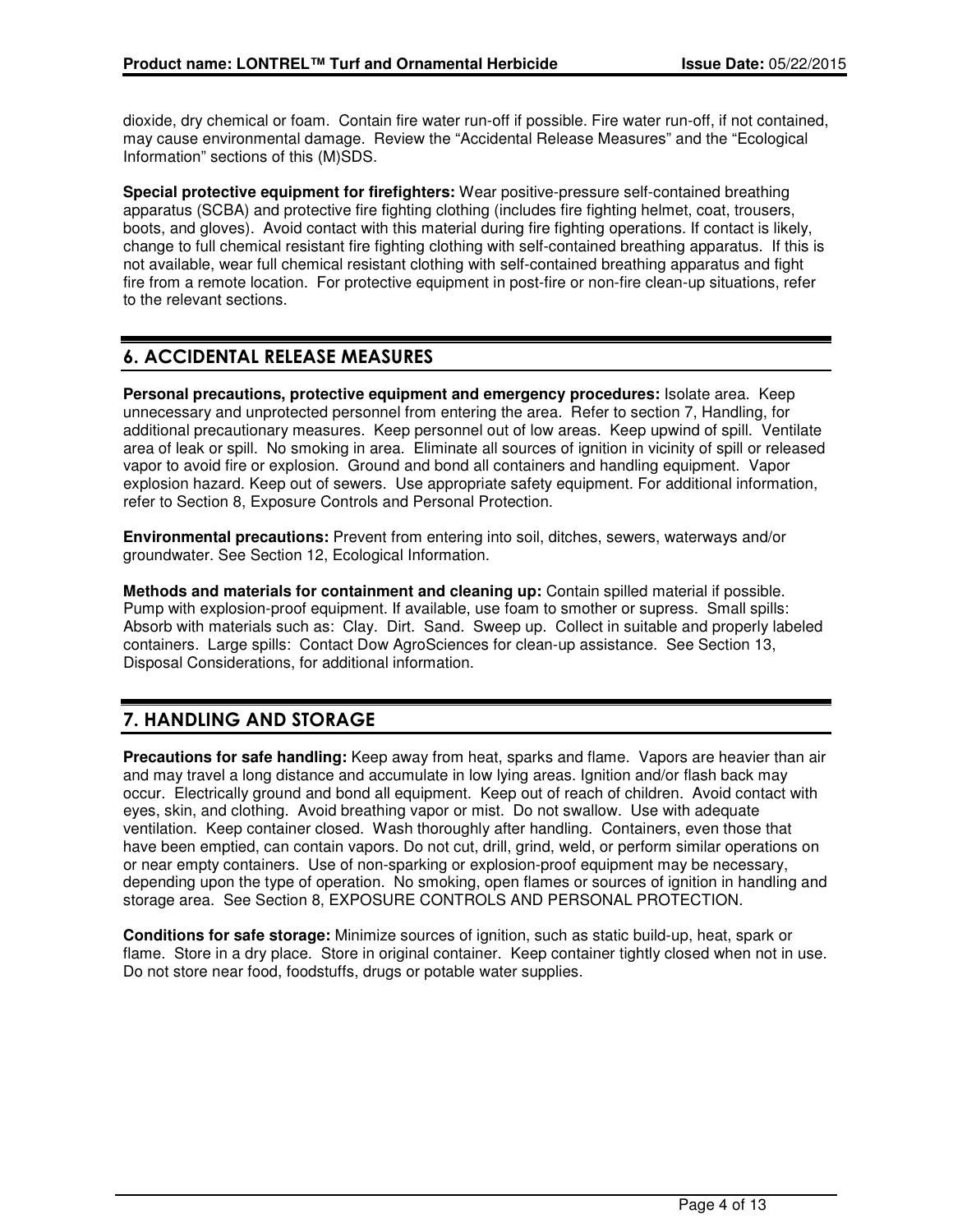### 8. EXPOSURE CONTROLS/PERSONAL PROTECTION

### **Control parameters**

Exposure limits are listed below, if they exist.

| <b>Component</b> | Regulation   | <b>Type of listing</b> | <b>Value/Notation</b>  |
|------------------|--------------|------------------------|------------------------|
| isopropanol      | <b>ACGIH</b> | TWA                    | $200$ ppm              |
|                  | ACGIH        | STEL                   | $400$ ppm              |
|                  | OSHA Z-1     | TWA                    | 980 mg/m $3\,$ 400 ppm |

RECOMMENDATIONS IN THIS SECTION ARE FOR MANUFACTURING, COMMERCIAL BLENDING AND PACKAGING WORKERS. APPLICATORS AND HANDLERS SHOULD SEE THE PRODUCT LABEL FOR PROPER PERSONAL PROTECTIVE EQUIPMENT AND CLOTHING.

### **Exposure controls**

**Engineering controls:** Use engineering controls to maintain airborne level below exposure limit requirements or guidelines. If there are no applicable exposure limit requirements or guidelines, use only with adequate ventilation. Local exhaust ventilation may be necessary for some operations.

### **Individual protection measures**

**Eye/face protection:** Use safety glasses (with side shields). If exposure causes eye discomfort, use a full-face respirator.

### **Skin protection**

**Hand protection:** Use gloves chemically resistant to this material when prolonged or frequently repeated contact could occur. Examples of preferred glove barrier materials include: Butyl rubber. Natural rubber ("latex"). Neoprene. Nitrile/butadiene rubber ("nitrile" or "NBR"). Polyethylene. Ethyl vinyl alcohol laminate ("EVAL"). Polyvinyl chloride ("PVC" or "vinyl"). NOTICE: The selection of a specific glove for a particular application and duration of use in a workplace should also take into account all relevant workplace factors such as, but not limited to: Other chemicals which may be handled, physical requirements (cut/puncture protection, dexterity, thermal protection), potential body reactions to glove materials, as well as the instructions/specifications provided by the glove supplier.

**Other protection:** Wear clean, body-covering clothing.

**Respiratory protection:** Atmospheric levels should be maintained below the exposure guideline. When respiratory protection is required, use an approved air-purifying or positivepressure supplied-air respirator depending on the potential airborne concentration. For emergency and other conditions where the exposure guideline may be exceeded, use an approved positive-pressure self-contained breathing apparatus or positive-pressure air line with auxiliary self-contained air supply. In confined or poorly ventilated areas, use an approved self-contained breathing apparatus or positive pressure air line with auxiliary selfcontained air supply.

The following should be effective types of air-purifying respirators: Organic vapor cartridge with a particulate pre-filter.

# 9. PHYSICAL AND CHEMICAL PROPERTIES

# **Appearance**

**Physical state** Liquid. **Color** Red to brown **Odor** Sweet

**Odor Threshold** No test data available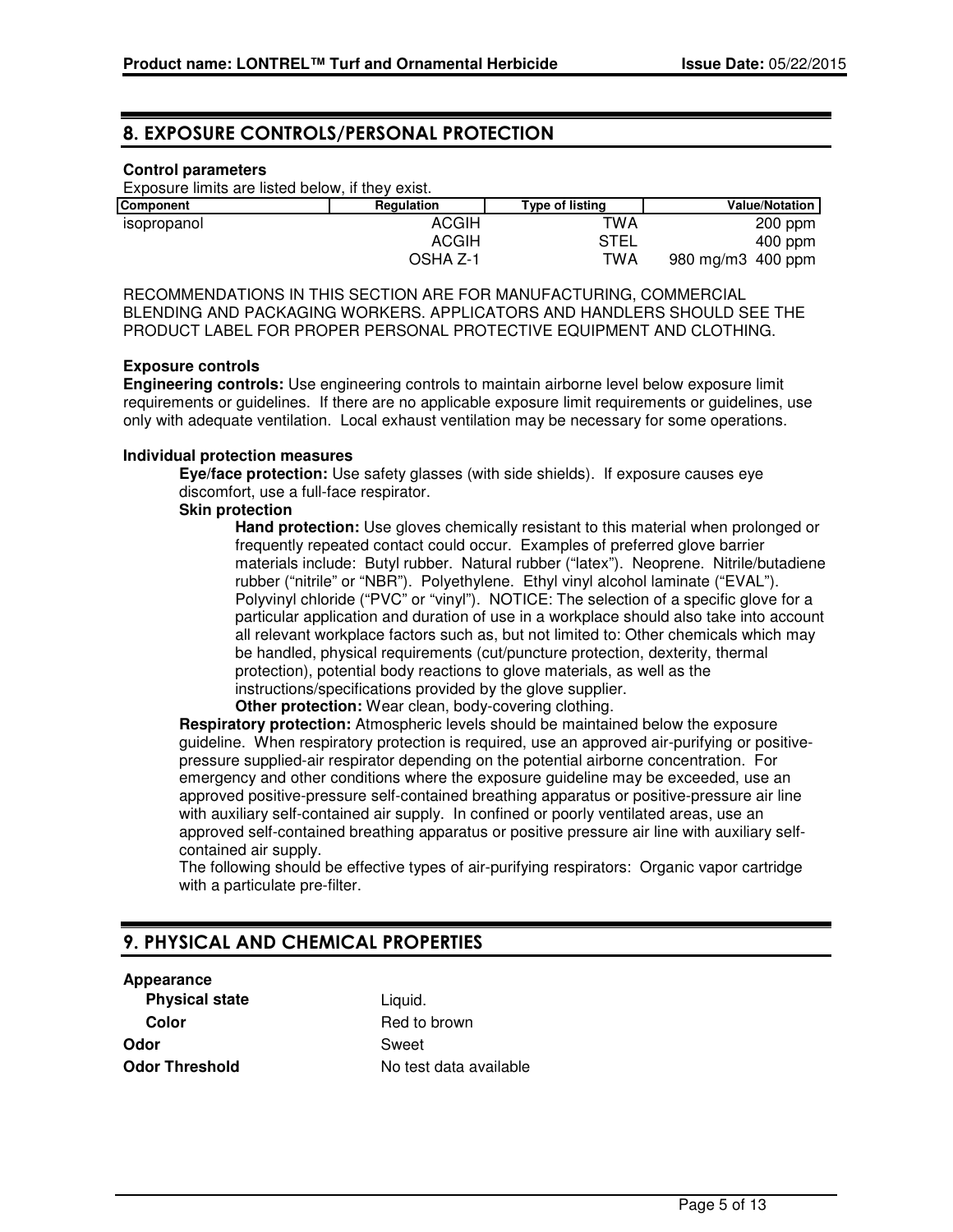| рH                                               | $7.5 - 8.0$                                   |
|--------------------------------------------------|-----------------------------------------------|
| <b>Melting point/range</b>                       | Not applicable                                |
| <b>Freezing point</b>                            | No test data available                        |
| Boiling point (760 mmHg)                         | 100 ℃ (212 °F)                                |
| <b>Flash point</b>                               | closed cup 47.2 ℃ (117.0 °F) Closed Cup       |
| <b>Evaporation Rate (Butyl Acetate)</b><br>$= 1$ | No test data available                        |
| Flammability (solid, gas)                        | no data available                             |
| <b>Lower explosion limit</b>                     | No test data available                        |
| <b>Upper explosion limit</b>                     | No test data available                        |
| <b>Vapor Pressure</b>                            | 23.5 mmHg at 20 ℃ (68 °F)                     |
| <b>Relative Vapor Density (air = 1)</b>          | 1.06 at 20 °C (68 °F)                         |
| Relative Density (water $= 1$ )                  | 1.161                                         |
| <b>Water solubility</b>                          | Miscible with water                           |
| Partition coefficient: n-<br>octanol/water       | no data available                             |
| <b>Auto-ignition temperature</b>                 | No test data available                        |
| <b>Decomposition temperature</b>                 | No test data available                        |
| <b>Dynamic Viscosity</b>                         | 7 cP                                          |
| <b>Kinematic Viscosity</b>                       | No test data available                        |
| <b>Explosive properties</b>                      | no data available                             |
| <b>Oxidizing properties</b>                      | no data available                             |
| <b>Liquid Density</b>                            | 1.161 g/cm3 at 20 $°C$ (68 $°F$ ) Calculated. |
| Molecular weight                                 | no data available                             |

NOTE: The physical data presented above are typical values and should not be construed as a specification.

# 10. STABILITY AND REACTIVITY

**Reactivity:** no data available

**Chemical stability:** Unstable at elevated temperatures.

**Possibility of hazardous reactions:** Polymerization will not occur.

**Conditions to avoid:** Active ingredient decomposes at elevated temperatures. Generation of gas during decomposition can cause pressure in closed systems. Pressure build-up can be rapid. Avoid direct sunlight.

**Incompatible materials:** Avoid contact with: Acids. Halogenated organics. Oxidizers. Avoid contact with metals such as: Aluminum. Zinc. Brass. Copper.

**Hazardous decomposition products:** Decomposition products depend upon temperature, air supply and the presence of other materials. Decomposition products can include and are not limited to: Chlorinated pyridine. Hydrogen chloride. Nitrogen oxides.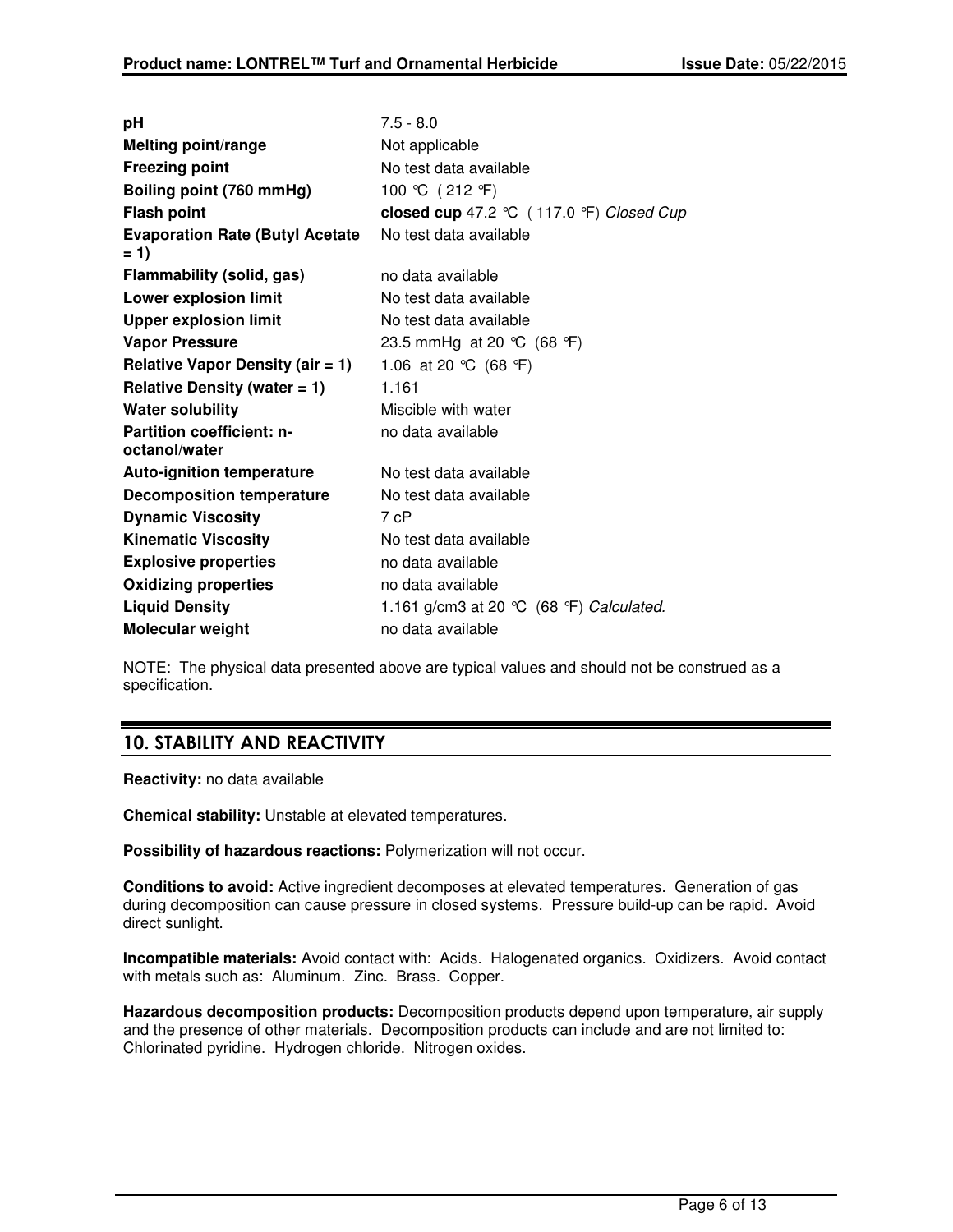### 11. TOXICOLOGICAL INFORMATION

Toxicological information appears in this section when such data is available.

### **Acute toxicity**

### **Acute oral toxicity**

Very low toxicity if swallowed. Harmful effects not anticipated from swallowing small amounts. Observations in animals include: Lethargy.

As product: LD50, Rat, male and female, > 5,000 mg/kg

### **Acute dermal toxicity**

Prolonged skin contact is unlikely to result in absorption of harmful amounts.

As product: LD50, Rabbit, > 5,000 mg/kg

### **Acute inhalation toxicity**

No adverse effects are anticipated from single exposure to mist. Mist may cause irritation of upper respiratory tract (nose and throat) and lungs. Excessive exposure (400 ppm) to isopropanol may cause eye, nose and throat irritation. Incoordination, confusion, hypotension, hypothermia, circulatory collapse, respiratory arrest and death may follow a longer duration or higher levels. Observations in animals include middle ear lining damage upon exposure to vapors of isopropanol. However, the relevance of this to humans is unknown

As product: LC50, Rat, male and female, 4 Hour, Aerosol, > 3.0 mg/l Maximum attainable concentration. No deaths occurred at this concentration.

#### **Skin corrosion/irritation**

Prolonged contact may cause slight skin irritation with local redness.

### **Serious eye damage/eye irritation**

May cause mild eye discomfort. May cause eye irritation. May cause slight temporary corneal injury. Vapor may cause eye irritation experienced as mild discomfort and redness.

#### **Sensitization**

Did not cause allergic skin reactions when tested in guinea pigs.

For respiratory sensitization: No relevant data found.

### **Specific Target Organ Systemic Toxicity (Single Exposure)**

Evaluation of available data suggests that this material is not an STOT-SE toxicant.

### **Specific Target Organ Systemic Toxicity (Repeated Exposure)**

For the active ingredient(s):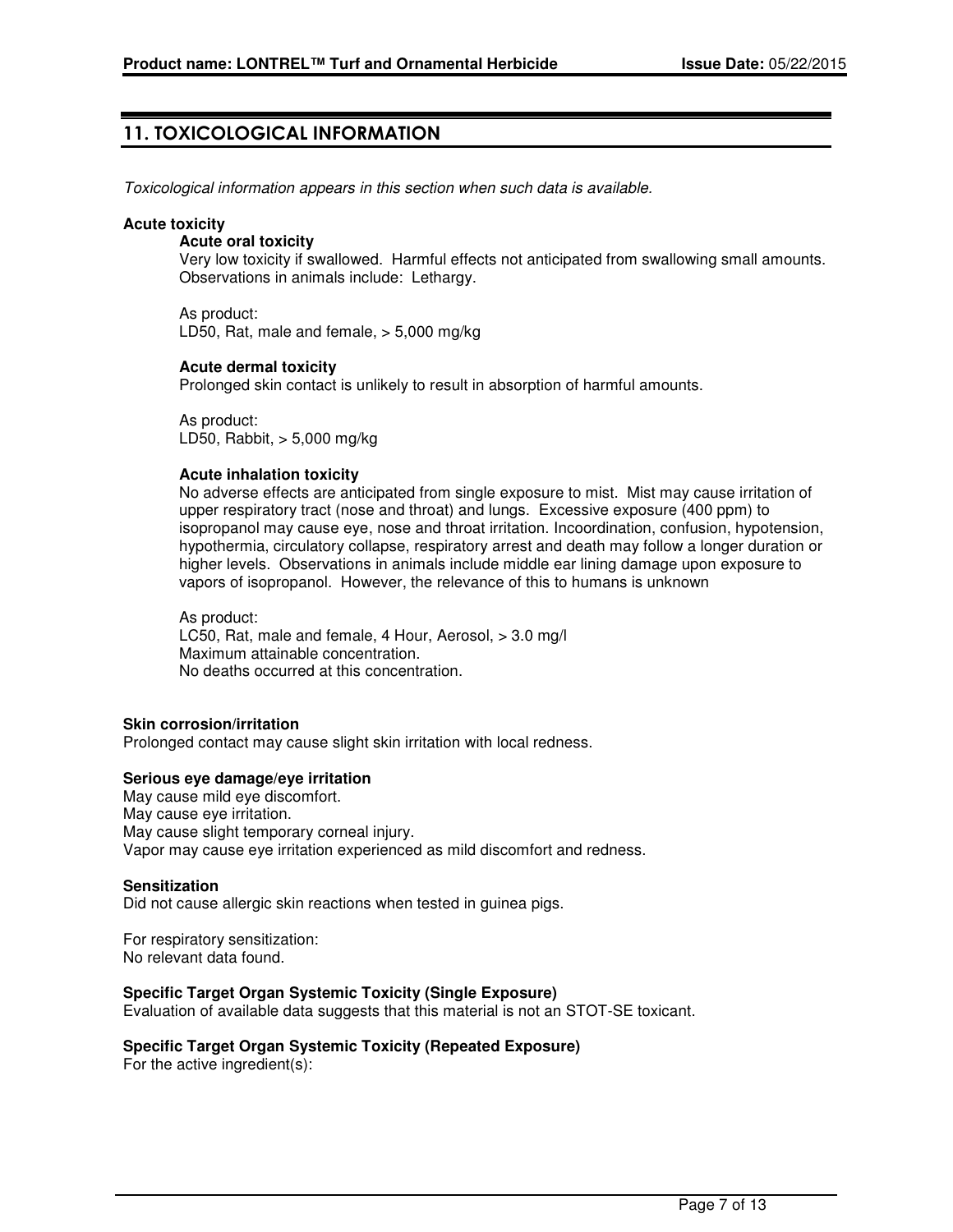Based on available data, repeated exposures are not expected to cause significant adverse effects except at very high aerosol concentrations. Repeated excessive aerosol exposures may cause respiratory tract irritation and even death.

Kidney effects have been observed in male rats. These effects are believed to be species specific and unlikely to occur in humans.

For the minor component(s): In animals, effects have been reported on the following organs: Liver. Kidney. Observations in animals include: Lethargy.

### **Carcinogenicity**

Similar formulations did not cause cancer in laboratory animals.

### **Teratogenicity**

For similar active ingredient(s). Clopyralid caused birth defects in test animals, but only at greatly exaggerated doses that were severely toxic to the mothers. No birth defects were observed in animals given clopyralid at doses several times greater than those expected during normal exposure. For the minor component(s): Isopropanol has been toxic to the fetus in laboratory animals at doses toxic to the mother.

### **Reproductive toxicity**

In animal studies, active ingredient did not interfere with reproduction.

### **Mutagenicity**

For the active ingredient(s): In vitro genetic toxicity studies were negative. Animal genetic toxicity studies were negative.

#### **Aspiration Hazard**

Based on available information, aspiration hazard could not be determined.

# 12. ECOLOGICAL INFORMATION

Ecotoxicological information appears in this section when such data is available.

### **Toxicity**

### **Clopyralid monoethanolamine salt**

**Acute toxicity to fish** For similar active ingredient(s). Clopyralid. LC50, Oncorhynchus mykiss (rainbow trout), static test, 96 Hour, > 99.9 mg/l, OECD Test Guideline 203 or Equivalent

#### **Acute toxicity to aquatic invertebrates**

For similar active ingredient(s). Clopyralid. EC50, Daphnia magna (Water flea), static test, 48 Hour, > 99.0 mg/l, OECD Test Guideline 202 or Equivalent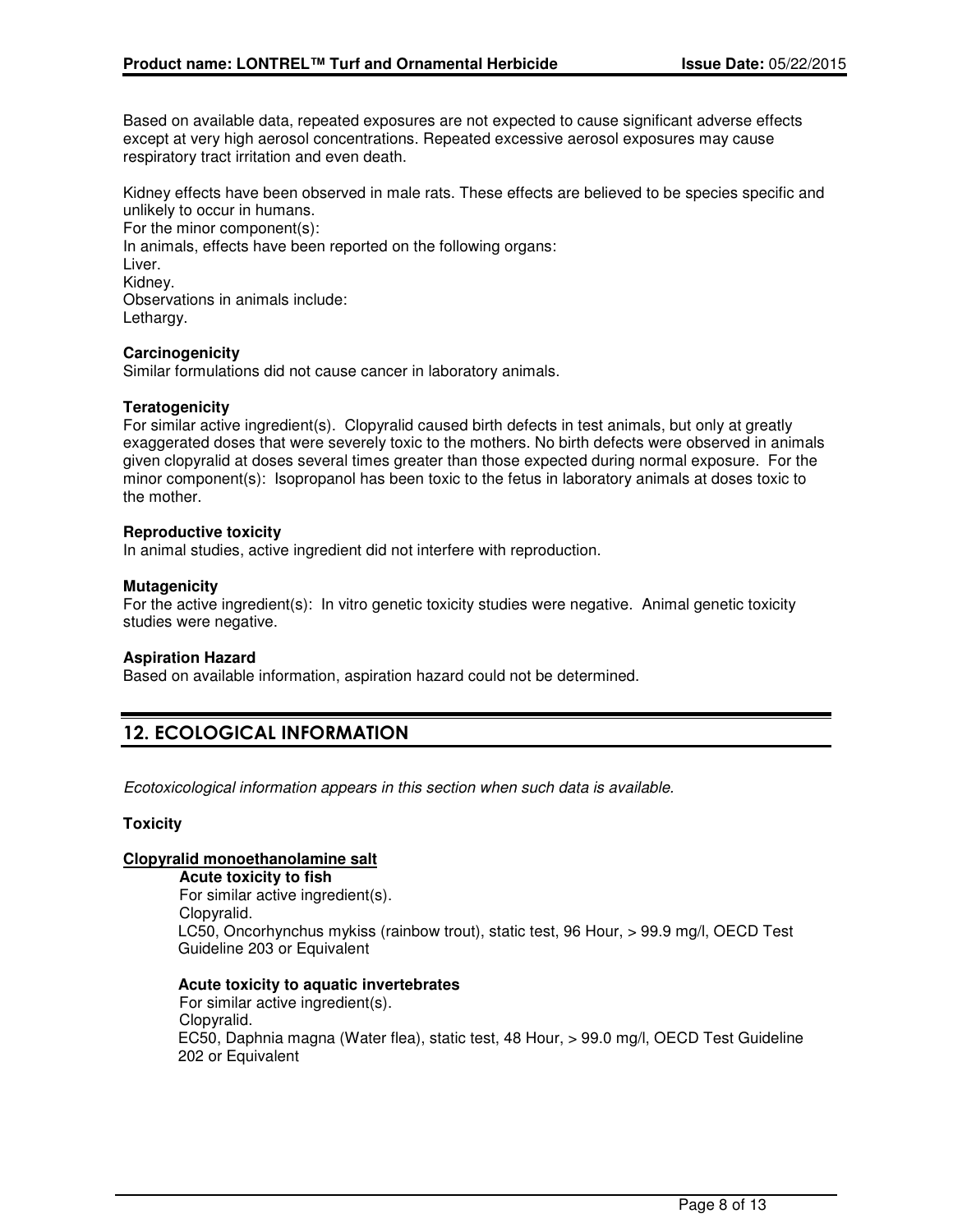### **Toxicity to Above Ground Organisms**

For similar active ingredient(s). Clopyralid. Material is slightly toxic to birds on an acute basis (LD50 between 501 and 2000 mg/kg). Material is practically non-toxic to birds on a dietary basis (LC50 > 5000 ppm). For similar active ingredient(s). Clopyralid. oral LD50, Anas platyrhynchos (Mallard duck), 14 d, 1465 - 2000mg/kg bodyweight. For similar active ingredient(s). Clopyralid. dietary LC50, Colinus virginianus (Bobwhite quail), 8 d, > 5000mg/kg diet. For similar active ingredient(s). Clopyralid. contact LD50, Apis mellifera (bees), 48 d, > 100micrograms/bee For similar active ingredient(s). Clopyralid. oral LD50, Apis mellifera (bees), 48 d, > 98.1micrograms/bee

### **isopropanol**

### **Acute toxicity to fish**

Material is practically non-toxic to aquatic organisms on an acute basis (LC50/EC50/EL50/LL50 >100 mg/L in the most sensitive species tested). LC50, Pimephales promelas (fathead minnow), flow-through test, 96 Hour, 9,640 mg/l, OECD Test Guideline 203 or Equivalent

### **Acute toxicity to aquatic invertebrates**

LC50, Daphnia magna (Water flea), static test, 24 Hour, > 1,000 mg/l, OECD Test Guideline 202 or Equivalent

#### **Acute toxicity to algae/aquatic plants**

NOEC, alga Scenedesmus sp., static test, 7 d, Growth inhibition (cell density reduction), 1,800 mg/l

ErC50, alga Scenedesmus sp., static test, 72 Hour, Growth rate inhibition, > 1,000 mg/l

### **Toxicity to bacteria**

EC50, activated sludge, > 1,000 mg/l

### **Chronic toxicity to aquatic invertebrates**

NOEC, Daphnia magna (Water flea), semi-static test, 21 d, 30 mg/l

#### **Balance**

**Acute toxicity to fish**

No relevant data found.

### **Persistence and degradability**

#### **Clopyralid monoethanolamine salt**

**Biodegradability:** For similar active ingredient(s). Clopyralid. Material is expected to biodegrade very slowly (in the environment). Fails to pass OECD/EEC tests for ready biodegradability.

#### **isopropanol**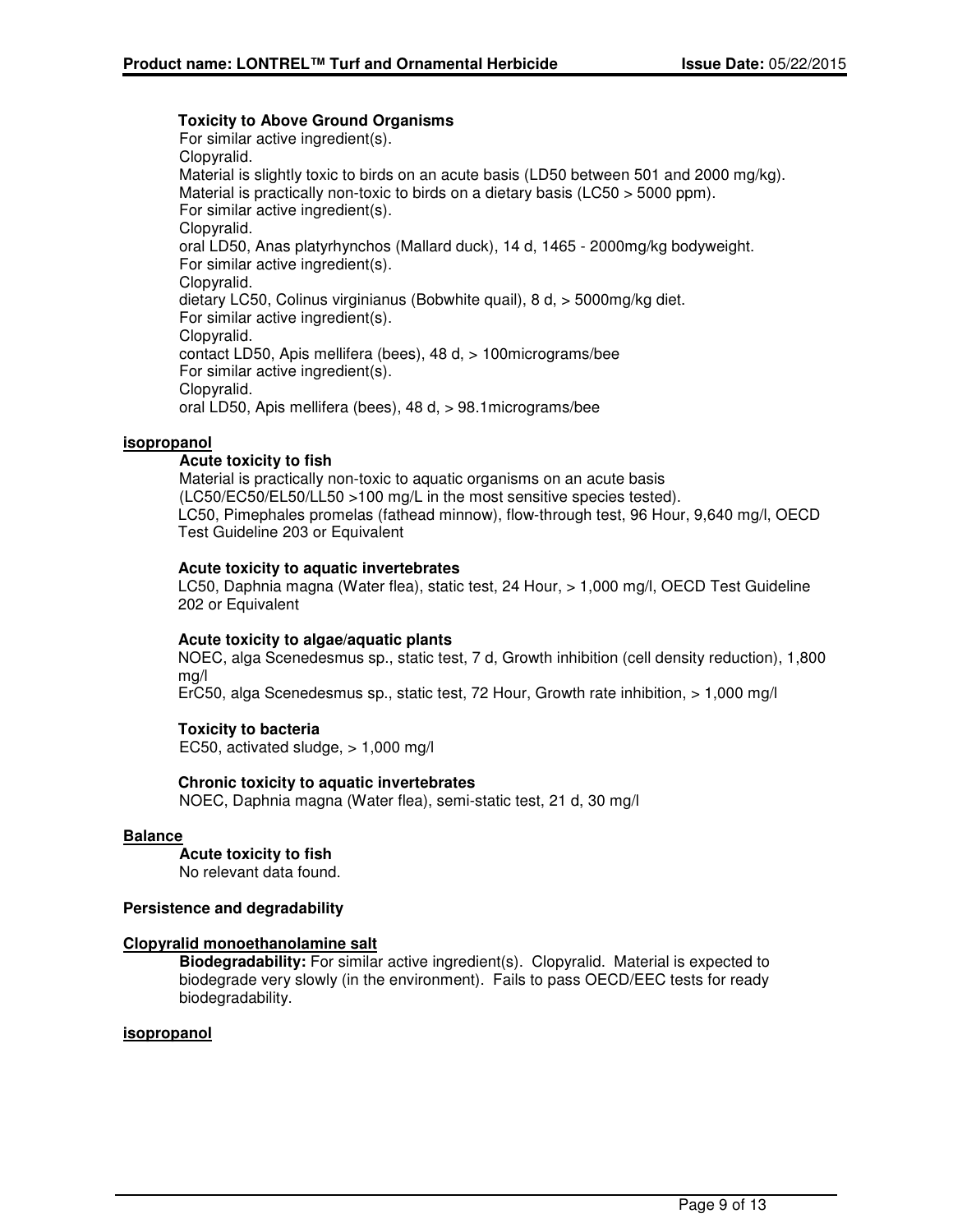**Biodegradability:** Material is readily biodegradable. Passes OECD test(s) for ready biodegradability. 10-day Window: Pass **Biodegradation:** 95 % **Exposure time:** 21 d **Method:** OECD Test Guideline 301E or Equivalent 10-day Window: Pass **Biodegradation:** 53 % **Exposure time:** 5 d **Method:** Other guidelines

**Theoretical Oxygen Demand:** 2.40 mg/mg Estimated.

**Chemical Oxygen Demand:** 2.09 mg/mg Estimated.

### **Biological oxygen demand (BOD)**

| <b>Incubation</b><br>Time | <b>BOD</b> |
|---------------------------|------------|
| 5 d                       | $20 - 72%$ |
| 20d                       | 78 - 86 %  |

### **Photodegradation**

**Test Type:** Half-life (indirect photolysis) **Sensitizer:** OH radicals **Atmospheric half-life:** 1.472 d **Method:** Estimated.

### **Balance**

**Biodegradability:** No relevant data found.

### **Bioaccumulative potential Bioaccumulation:** No data available.

### **Mobility in soil**

### **Clopyralid monoethanolamine salt**

For similar active ingredient(s). Clopyralid. Potential for mobility in soil is very high (Koc between 0 and 50).

#### **isopropanol**

Potential for mobility in soil is very high (Koc between 0 and 50). **Partition coefficient(Koc):** 1.1 Estimated.

### **Balance**

No relevant data found.

### 13. DISPOSAL CONSIDERATIONS

**Disposal methods:** If wastes and/or containers cannot be disposed of according to the product label directions, disposal of this material must be in accordance with your local or area regulatory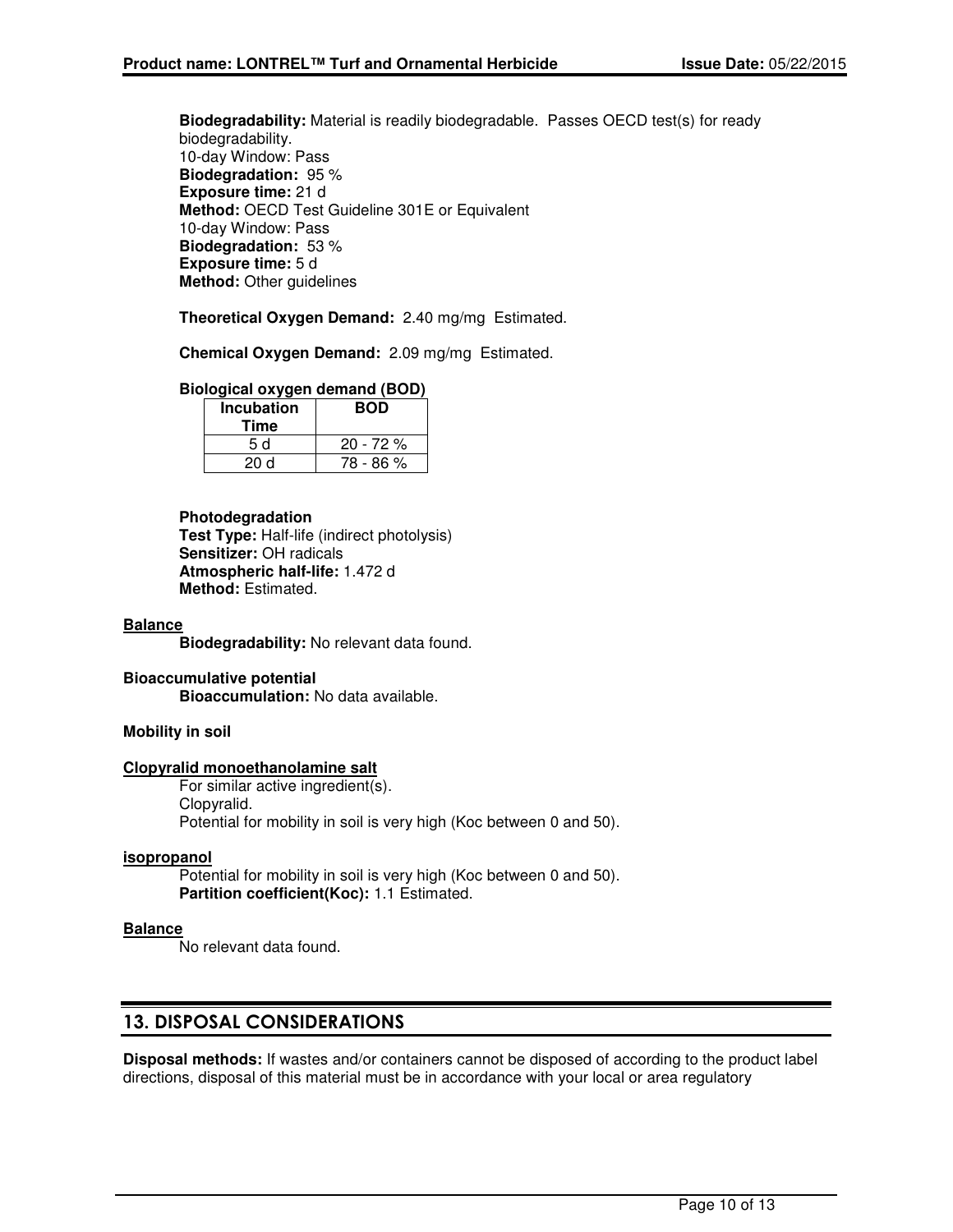authorities. This information presented below only applies to the material as supplied. The identification based on characteristic(s) or listing may not apply if the material has been used or otherwise contaminated. It is the responsibility of the waste generator to determine the toxicity and physical properties of the material generated to determine the proper waste identification and disposal methods in compliance with applicable regulations. If the material as supplied becomes a waste, follow all applicable regional, national and local laws.

### 14. TRANSPORT INFORMATION

| ۰.<br>۰.<br>۰.<br>v |
|---------------------|
|---------------------|

| Proper shipping name | Com |
|----------------------|-----|
| UN number            | ΝA  |
| Class                | CBL |
| Packing group        | Ш   |

Combustible liquid, n.o.s.(Isopropanol) **NA 1993**<br>CBL

### **Classification for SEA transport (IMO-IMDG):**

| FLAMMABLE LIQUID, N.O.S. (Isopropanol)                 |
|--------------------------------------------------------|
| UN 1993                                                |
| 3                                                      |
| Ш                                                      |
| No                                                     |
| Consult IMO regulations before transporting ocean bulk |
|                                                        |
|                                                        |
|                                                        |
|                                                        |

### **Classification for AIR transport (IATA/ICAO):**

| Proper shipping name | Flammable liquid, n.o.s. (Isopropanol) |
|----------------------|----------------------------------------|
| UN number            | UN 1993                                |
| <b>Class</b>         |                                        |
| Packing group        | Ш                                      |

This information is not intended to convey all specific regulatory or operational requirements/information relating to this product. Transportation classifications may vary by container volume and may be influenced by regional or country variations in regulations. Additional transportation system information can be obtained through an authorized sales or customer service representative. It is the responsibility of the transporting organization to follow all applicable laws, regulations and rules relating to the transportation of the material.

# 15. REGULATORY INFORMATION

### **OSHA Hazard Communication Standard**

This product is a "Hazardous Chemical" as defined by the OSHA Hazard Communication Standard, 29 CFR 1910.1200.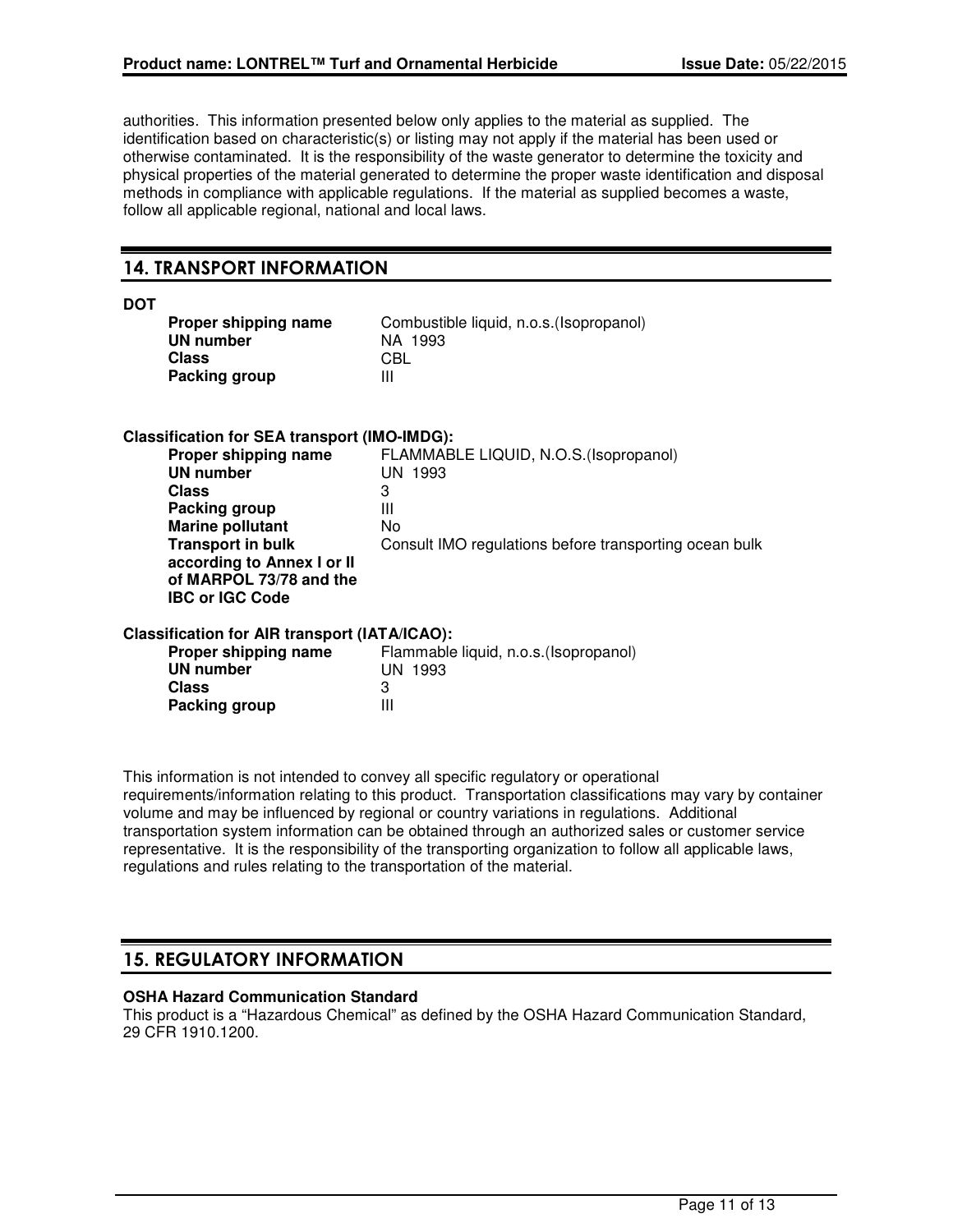**Superfund Amendments and Reauthorization Act of 1986 Title III (Emergency Planning and Community Right-to-Know Act of 1986) Sections 311 and 312** Fire Hazard Acute Health Hazard Chronic Health Hazard

### **Superfund Amendments and Reauthorization Act of 1986 Title III (Emergency Planning and Community Right-to-Know Act of 1986) Section 313 Components CASRN** isopropanol

### **California Proposition 65 (Safe Drinking Water and Toxic Enforcement Act of 1986)**

This product contains no listed substances known to the State of California to cause cancer, birth defects or other reproductive harm, at levels which would require a warning under the statute.

#### **Pennsylvania (Worker and Community Right-To-KnowAct): Pennsylvania Hazardous Substances List and/or Pennsylvania Environmental Hazardous Substance List:**

The following product components are cited in the Pennsylvania Hazardous Substance List and/or the Pennsylvania Environmental Substance List, and are present at levels which require reporting.<br> **CASRN Components** isopropanol 67-63-0

### **Pennsylvania (Worker and Community Right-To-KnowAct): Pennsylvania Special Hazardous Substances List:**

To the best of our knowledge, this product does not contain chemicals at levels which require reporting under this statute.

### **United States TSCA Inventory (TSCA)**

This product contains chemical substance(s) exempt from U.S. EPA TSCA Inventory requirements. It is regulated as a pesticide subject to Federal Insecticide, Fungicide, and Rodenticide Act (FIFRA) requirements.

### **Federal Insecticide, Fungicide and Rodenticide Act**

EPA Registration Number: 62719-305

This chemical is a pesticide product registered by the Environmental Protection Agency and is subject to certain labeling requirements under federal pesticide law. These requirements differ from the classification criteria and hazard information required for safety data sheets, and for workplace labels of non-pesticide chemicals. Following is the hazard information as required on the pesticide label:

### **CAUTION**

Causes moderate eye irritation Harmful if inhaled or absorbed through skin

### 16. OTHER INFORMATION

### **Hazard Rating System**

**NFPA**

**Health Fire Reactivity**